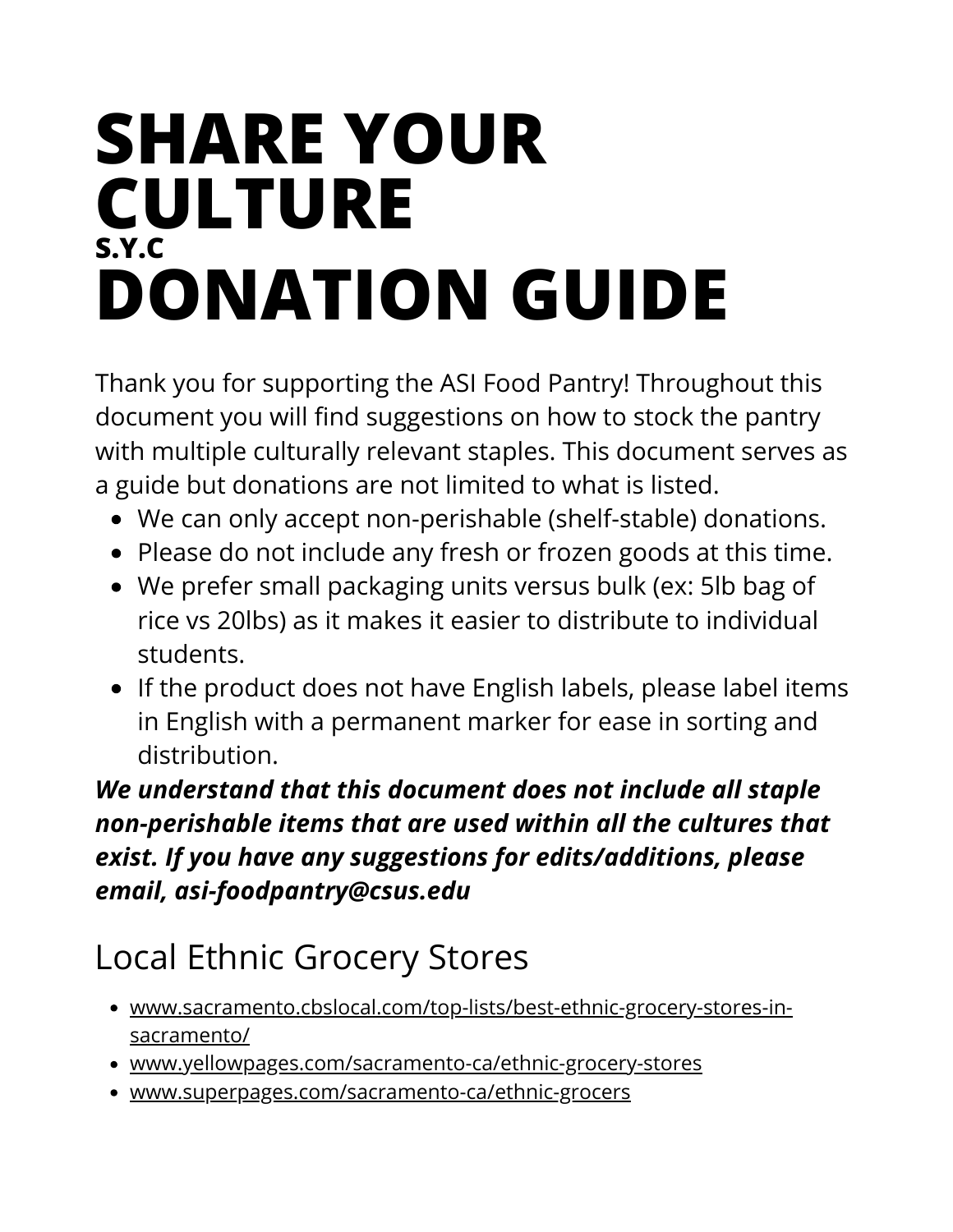# **How to stock a Middle Eastern Pantry**

- Chickpeas
- Fava Beans
- Lentils
- Dried Fruit
- Olives
- Tomato Paste
- Allspice
- Cinnamon
- Cloves
- Coriander
- Cumin
- Tumeric
- Aleppo Pepper
- Baharat
- Dukka/Duqqa
- Fenugreek
- Nigella Seed
- Saffron
- Sumac
- Za'atar
- Basmati Rice
- Bulgur Wheat
- Freekeh/Green Wheat
- Lebanese/Moghrabieh couscous
- Pine Nuts
- Pistachios
- Walnuts
- Honey
- Olive Oil
- Pomegranate Molasses
- Rose Water
- Tahini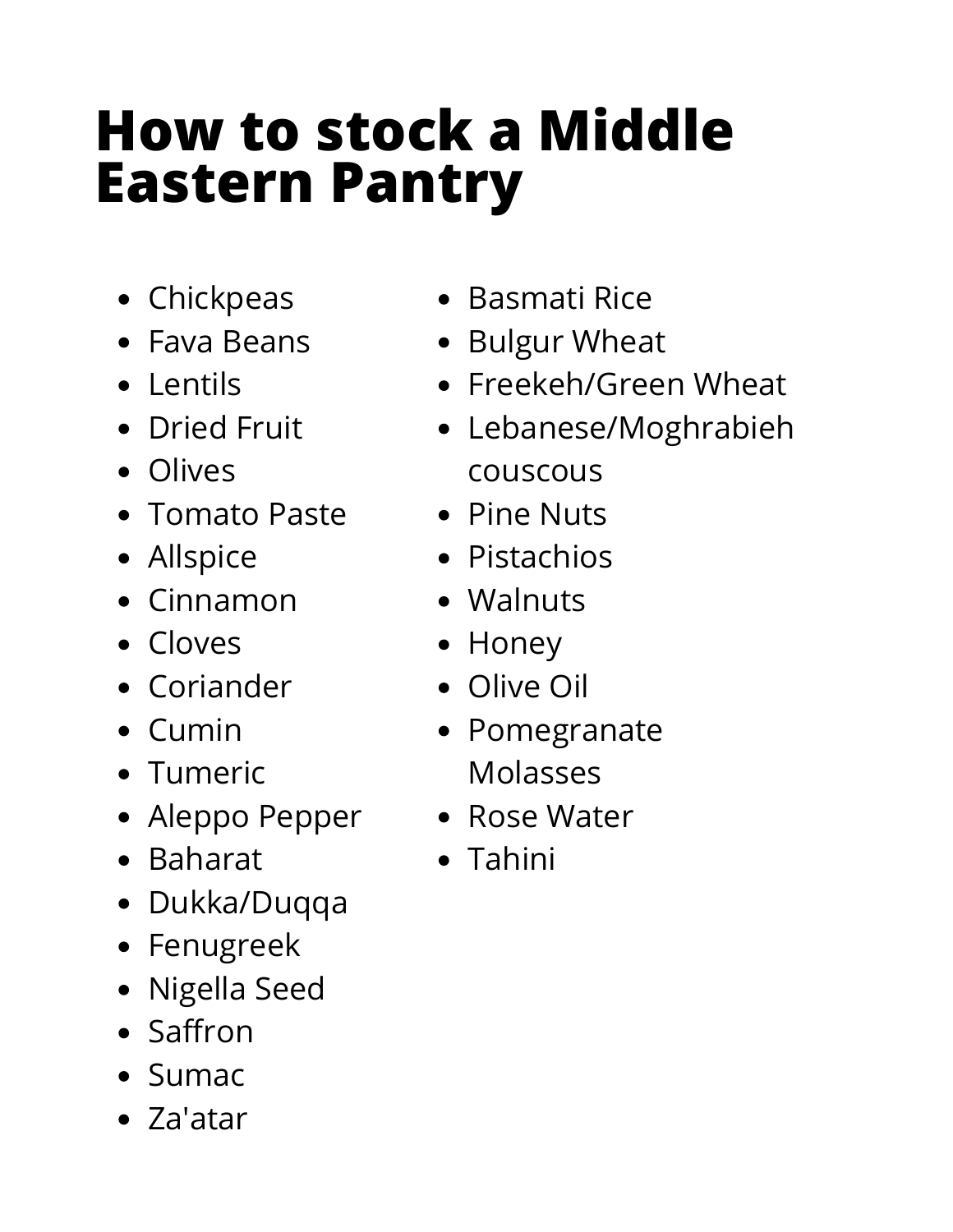## **How to stock an African American Pantry**

- Cornmeal
- Grits
- Self Rising Flour
- Mayonnaise
- Bay Leaf
- Cajun Seasoning
- Black pepper
- Cayenne Pepper
- Celery Seed
- Onion & Garlic Powder
- Curry Powder
- Condensed Milk
- Tabasco & other Spicy Vinegar Based Pepper Sauces
- $\bullet$  Lima Beans
- Black-Eyed Peas
- Green Beans
- Long Grain Rice
- Canned Yams
- Chicken Stock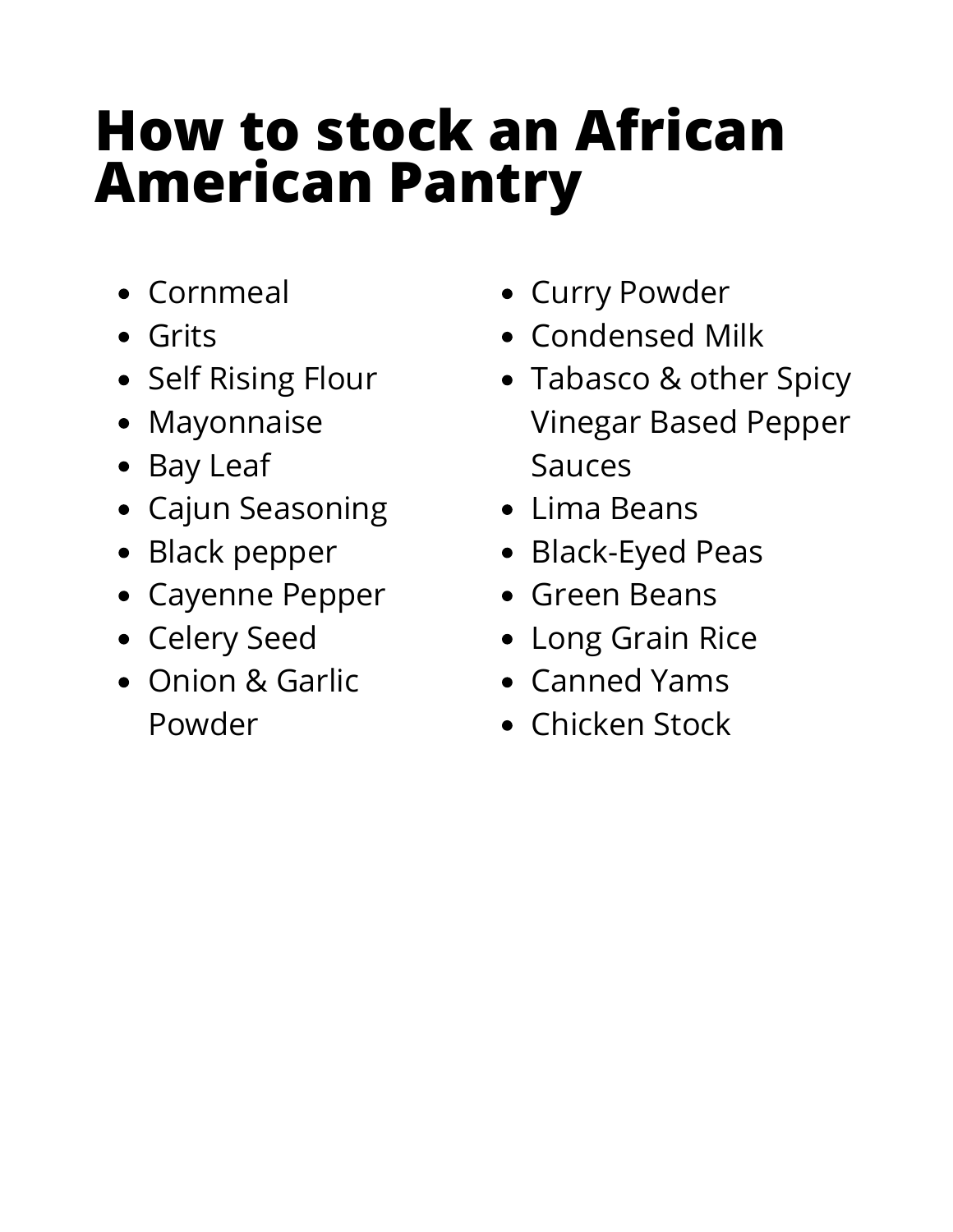# **How to stock an APIDA Pantry Asian Pacific Islander Desi American**

- Soy sauce
- Tamarind soup base mix
- Gochujang
- Barley
- Galangal
- Star anise
- Bay leaf
- Dried red chili pepper
- Korean chili powder
- Fried shallots
- Fried garlic
- Spices (salt, cumin, coriander, five spice, white pepper, paprika, curry, turmeric, ginger, garlic, onion)
- Noodles (instant, ramen, udon, vermicelli, soba)
- Canned corn
- Canned mushroom
- Dried mushrooms (shitake)
- Bamboo
- Spam
- Roasted seaweed
- Rice (Jasmine, Basmati)
- Fish sauce
- Oyster sauce
- Soba dipping sauce
- Vinegar (rice, cane)
- Chickpeas
- Lentils
- Ghee
- Coconut milk
- Rice Flour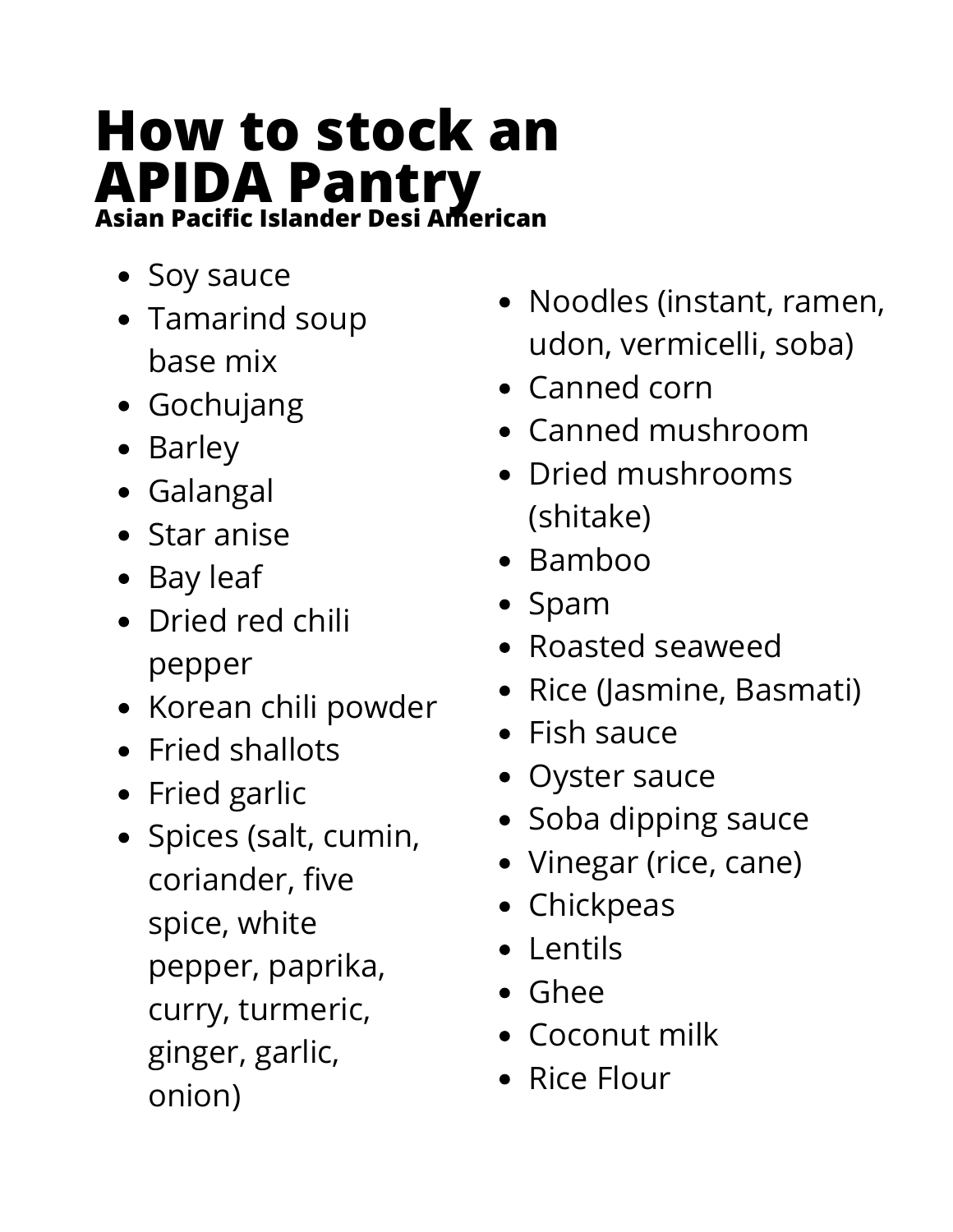### **How to stock a Latinx Pantry**

- Tortillas
- Dried Beans
- Long Grain Rice
- Fideo
- Chicken Bouillon
- Guajillo Chiles
- Dried Árbol Chiles
- Ancho Chiles
- Chipotles en Adobo
- Vinegar
- Whole Allspice
- Achiote
- Pumpkin Seeds
- Mexican Chocolate
- Cumin
- Ground coriander
- Ground chili powders (cayenne, arbol, and chipotle)
- Bay leaves
- Dried oregano
- Epazote
- Thyme
- Hominy
- Tamarind
- Masa Harina (Corn flour)
- Whole cloves
- Cinnamon
- Vanilla (extract and beans)
- Corn Husks
- Hibiscus flowers
- Piloncillo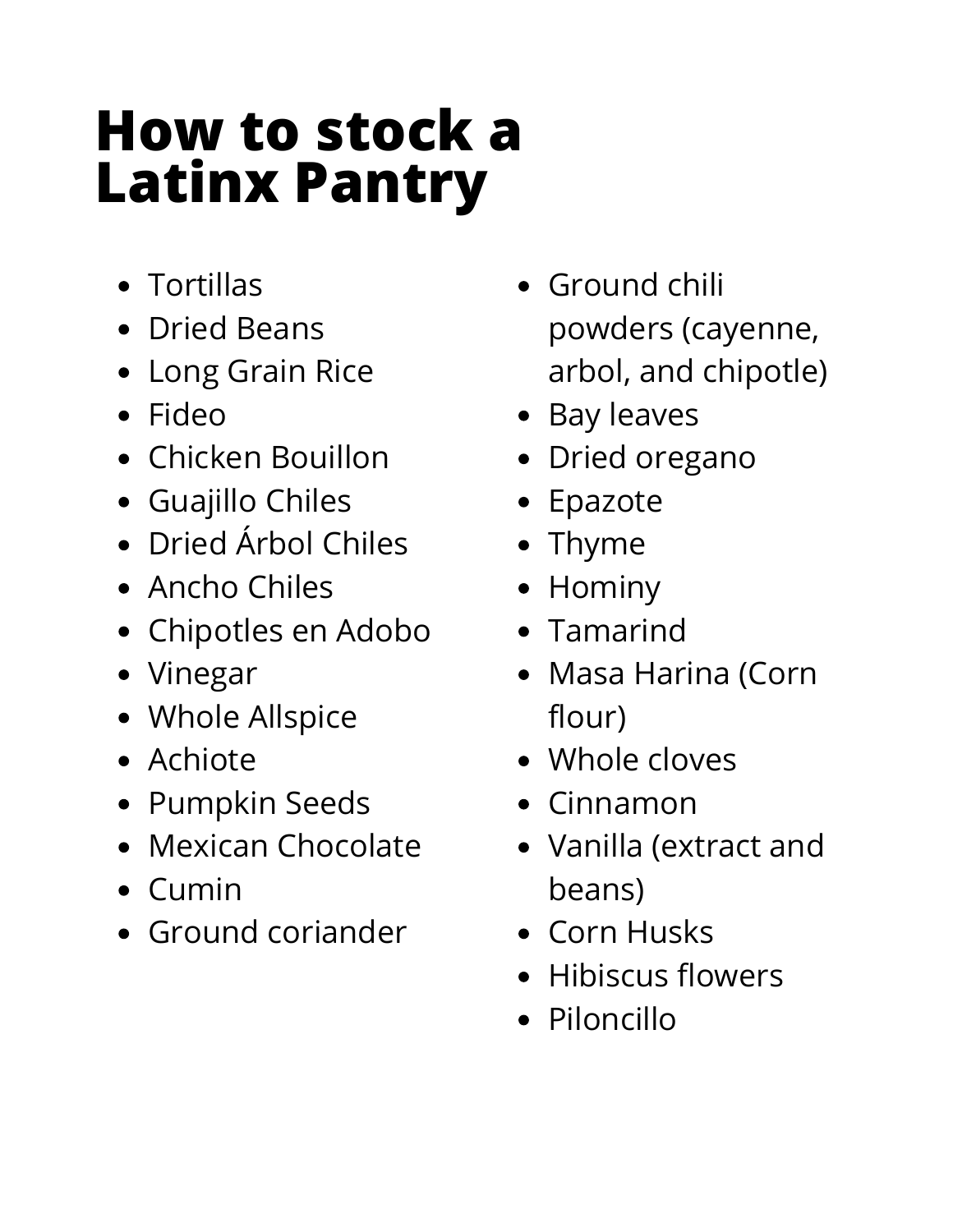### **How to stock an East African Pantry**

- Barley
- Curry Powder
- Cowpeas
- Dried Beans
- Dried Dates
- Fava Beans
- Garbanzo Beans
- Lentils
- Red Chorri Beans
- Rice (Basmati)
- Spaghetti Pasta
- Teff
- Tomato Sauce
- $\bullet$  Tuna

# **How to stock a West African Pantry**

- Black Eyed Peas
- Brown Beans
- Corn Flour
- Fufu Flour
- Gari
- Millet
- Magi Seasoning Cubes
- Palm Oil
- Shea butter/oil
- Tomato paste
- Canned Yams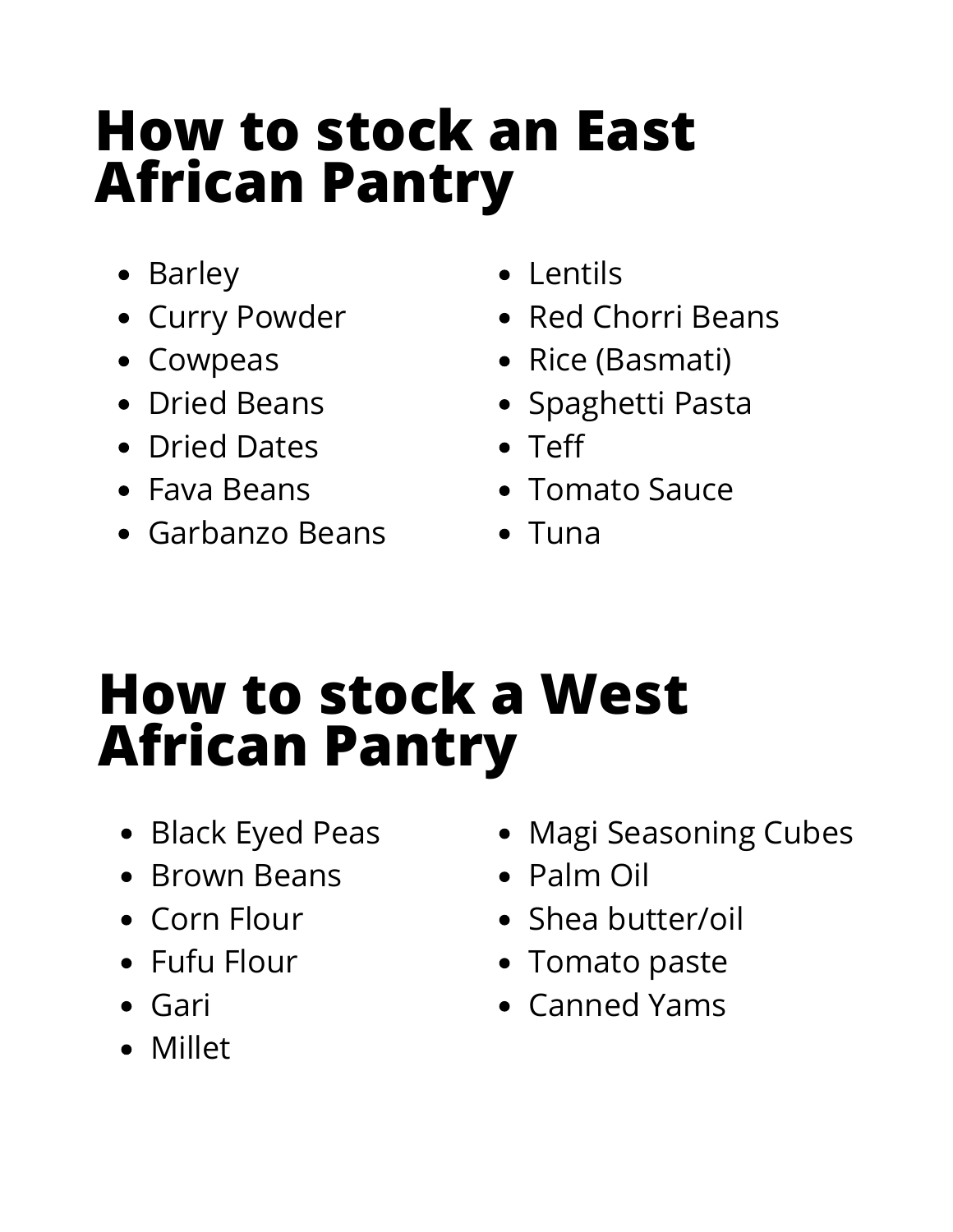# **How to stock an Indigenous/Native Pantry**

- Dried tepary beans
- Dried Berries
- **•** Juniper Berries
- Grits
- Hominy
- Mush
- Wild Rice
- Dry Sage (cooking sage)
- Prickly pear jelly & juice
- Plum Jelly
- Agave Nectar
- Cornmeal
- Buffalo Jerky

## **How to stock an Eastern European Pantry**

- Barley
- Canned Beats
- Buckwheat
- Grains
- Yeast
- Lentils
- Millet
- Wheat
- Dry Coriander
- Dry Basil
- Dry Dill
- Black Pepper
- Tumeric Powder
- Paprika
- Clove